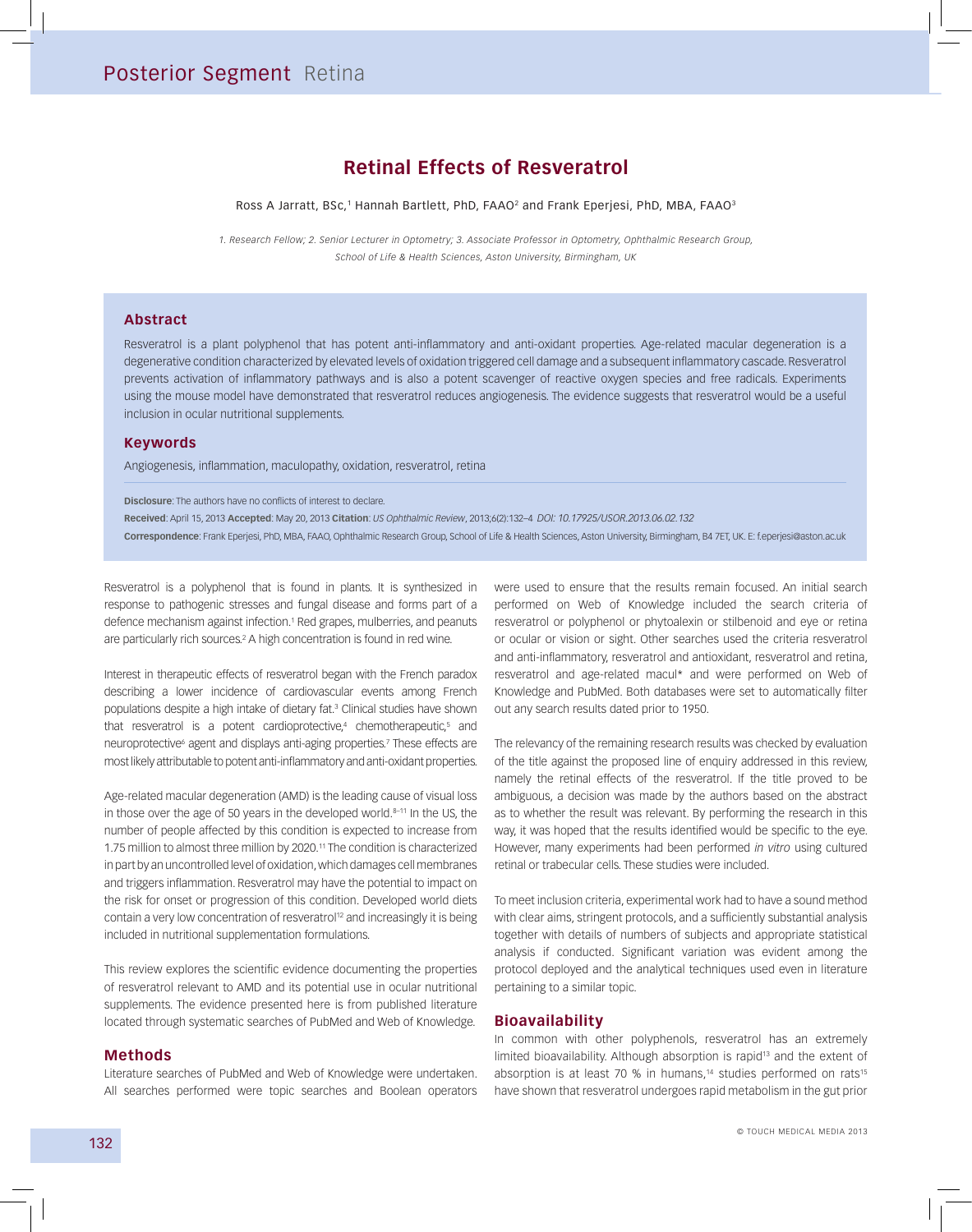to entering the systemic circulation. The presence of food significantly delays the absorption of resveratrol but does not alter the extent of it.16 The reduction in the concentration of resveratrol entering the systemic circulation is compounded further by recirculation between the small intestine and the liver. Metabolism occurs so rapidly that a conjugate of resveratrol was detected by high-performance liquid chromatography less than 10 minutes following intravenous infusion to human subjects. Plasma was already devoid of resveratrol in two subjects at just 30 minutes following the onset of infusion.<sup>17</sup> The plasma concentration reached, although high (approximately 25 ng/ml), was far below the amount shown to elicit an effect *in vitro* (>1,000 ng/ml).<sup>7</sup> However, resveratrol is a lipophilic compound that can be bound to the cellular fraction in blood. It is possible that its level in blood and in tissues is underestimated.18 Urinary excretion appears to be the main mode of disposal in humans.17

# **Safety**

Studies conducted on humans to date have shown that resveratrol is safe and tolerated well. The only reported adverse effect in six human subjects who received 200 mg of resveratrol twice daily was incipient diarrhea but no clinically significant changes occurred in hematology or biochemistry.19 In 40 human subjects receiving between 25 mg to 150 mg of resveratrol six times daily,<sup>20</sup> five subjects reported headaches. Other reported adverse effects included drowsiness, dizziness, urinary tract infections, epididymitis, dyspepsia, and nasopharyngitis, but these were all reported only in individual subjects. Isolated incidences of nasopharyngitis have been reported in two studies.<sup>16,20</sup> Overall, adverse effects have been minor and resveratrol appears to have a good safety profile.

# **Inflammation and Age-related Macular Degeneration**

There is an overwhelming body of evidence implicating inflammation in the pathogenesis of AMD. A review<sup>21</sup> described an altered balance of autoimmunity, chronic inflammation, and dysregulated parainflammation as triggers. The Blue Mountains Eye Study<sup>22</sup> found that the white blood cell count correlated positively with pigmentary abnormalities, drusen, and the incidence of early AMD. Another investigation<sup>23</sup> revealed that the retinas of rats with experimentally induced choroidal neovascularization (CNV) contained a greater amount of lymphocyte-producing cells around the retinal vasculature compared with retinas without CNV. It is plausible that increased vascular permeability during AMD permits the influx of macrophages to the retina.

There is unequivocal evidence for involvement of the complement system. Drusen have been found to contain components of the complement cascade and other immunoreactive material.24 Hard and small drusen from eyes of postmortem AMD patients were found to contain complements known to promote vascular endothelial growth factor (VEGF) secretion in human retinal pigment epithelial (RPE) cells.<sup>25</sup> VEGF is pro-angiogenic. A dysregulated complement system that results in angiogenesis could be a contributor to the macrophage influx. Activated complement has also been found at the outer edge of human basal laminar deposits and VEGF has been detected at the basal surface of the RPE.<sup>26</sup> Further evidence for involvement of the complement cascade comes from studies that have shown that polymorphisms in complement factor H, an anti-inflammatory substance, predispose to AMD.<sup>27,28</sup>

# **Anti-inflammatory Properties of Resveratrol**

There is good evidence substantiating the use of resveratrol as an antiinflammatory agent. Of particular relevance is the effect resveratrol has on the adhesion of inflammatory molecules to the retinal vasculature. Administration of resveratrol to male mice with induced uveitis reduced the total number of leukocytes adhering to the retinal vasculature.<sup>29</sup> The same researchers found that resveratrol reduced the expression of two chemotactic adhesion molecules: in the retina and the RPE/ choroid again in the mouse model. Under conditions of hyperglycemia vascular permeability increases as does the secretion of VEGF. This has been shown to be inhibited by resveratrol (1.25 µM).<sup>30</sup> Resveratrol may be useful in the treatment of hyperglycemia-induced inflammation.

Resveratrol is cytotoxic to macrophages and impairs their ability to proliferate<sup>31</sup> and reduces the expression of inflammatory mediators.<sup>32</sup> The benzene rings appear to play an essential role in the anti-inflammatory properties of resveratrol.33 Resveratrol has been shown to reduce induced edema by 38.9 % in the mouse model an effect similar to that of ibuprofen (also contains a single benzene ring), which reduced edema by 42.2 %.

### **Anti-oxidant Effects of Resveratrol**

The retina is exposed to a significant degree of oxidative stress due to the presence of susceptible membranous fatty acids (e.g. docosahexenoic acid [DHA]), the influx of light acts as a catalyst for oxidative reactions and a naturally high oxygen tension.<sup>34</sup> Evidence suggests that oxidative damage to cells reflects an impaired ability of the cells to ameliorate oxidative stress.

Yildirim et al. found higher serum levels of markers for lipid and protein oxidation in subjects with AMD and CNV and compared with unaffected controls.35 Participants with AMD had a significantly lower level of the antioxidant superoxide dismutase. Most of the oxidative damage takes place in the cell membrane and the damaged membrane triggers an inflammatory cascade. Products of the oxidation of DHA were shown to cause lesions in the RPE, activate the complement pathway, and cause a swelling of Bruch's membrane.<sup>36</sup> The likely trigger appears to be disordered phospholipid.<sup>37</sup>

These findings demonstrate the importance of reducing the amount of oxidation that occurs in the retina of AMD patients. Suppression of the complement cascade through the selective targeting of oxidation and inflammation would therefore seem to be important in any therapy for AMD.

Resveratrol has displayed potent antioxidant properties, although many of the investigations have been conducted *in vitro*. However, the limited results from *in vivo* experiments have demonstrated that resveratrol is a potent scavenger of free radical species. Resveratrol is also very effective at scavenging superoxide<sup>38</sup> and hydroxyl radicals.<sup>2</sup>

Resveratrol protects against hydrogen peroxide toxicity and apoptosis of human lens epithelial cells in a dose-dependent manner<sup>39</sup> and was reported to reduce reactive oxygen species (ROS) levels in porcine trabecular meshwork 40

# **Angiogenesis in Age-related Macular Degeneration**

CNV appears to represent changes in Bruch's membrane including thinning in some places, permitting breach by new blood vessels. It is